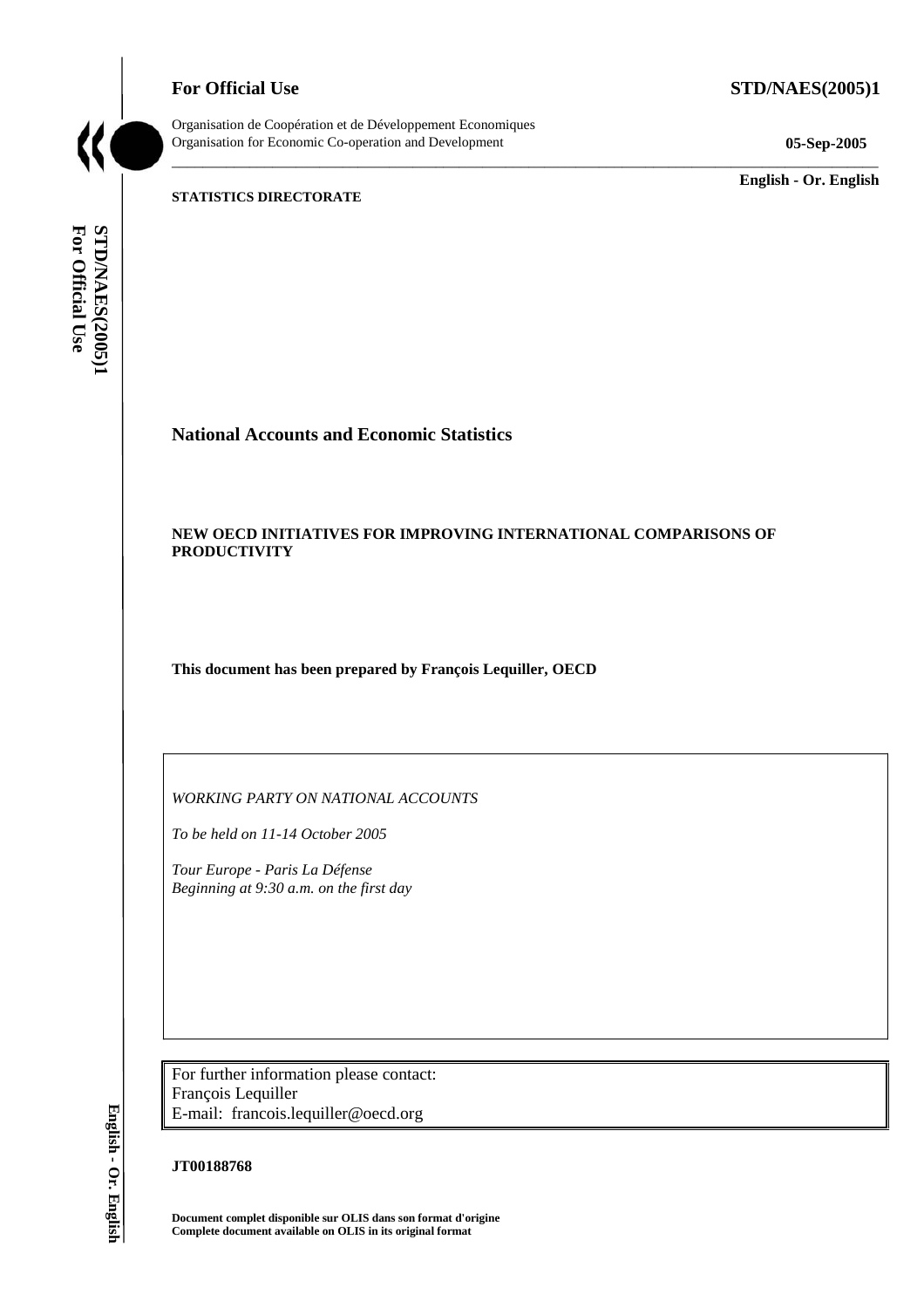# **NEW OECD INITIATIVES FOR IMPROVING INTERNATIONAL COMPARISONS OF PRODUCTIVITY**

- 1. This paper is for decision of the WPNA. Productivity is a central measure of economic performance. The OECD has long used it in its economic analyses and released the *OECD Productivity Database* at the beginning of 2004. The recent meeting of the OECD Committee on Statistics has confirmed that the OECD should play a leadership role in ensuring the international comparability of measures of productivity, in growth as in levels.
- 2. The OECD is already carrying out several initiatives (see box) to improve the comparability of productivity estimates. In particular, workshops are organised, methodological recommendations have been prepared, papers have been written and presented in OECD meetings and international conferences, and an original reference website and a new database have been developed.

#### **Box 2: Recent OECD Initiatives on Productivity Measurement**

- OECD workshop on productivity measurement in 17-19 October 2005 in Madrid (jointly with Directorate for Science, Technology and Industry), see http://www.oecd.org/document/27/0,2340,en\_2649\_33715\_35100379\_1\_1\_1\_1,00.html; this workshop is coordinated with the KLEMS project financed by the European Commission.
- At the occasion of the above workshop, an OECD compendium on productivity indicators will be published jointly with the Directorate for Science, Technology and Industry;
- OECD workshop on productivity analysis in 2006 (jointly with Directorate for Science, Technology and Industry), hosted by Switzerland.
- 3. Nevertheless, the demand for a substantial improvement of availability, accuracy and comparability of productivity measures is still very high and it is growing over time. The OECD is therefore launching two other initiatives during 2006.

### **1. Productivity of non market sector**

- 4. Productivity measures for the non-market sector have recently attracted considerable attention (Atkinson report in the UK). There is a need for exchange of best practices and improvement of international comparability. With the support of the Committee on Statistics, the Statistics Directorate, in conjunction with the Education and Health Directorates of the OECD, is launching a project on *measurement of output, prices, and productivity of the non market sector, with focus on health and education*. This would entail:
	- the organisation of an international seminar on this issue in the second quarter of 2006; the originality of the seminar is that it will gather experts in health and education statistics as well as national accountants.